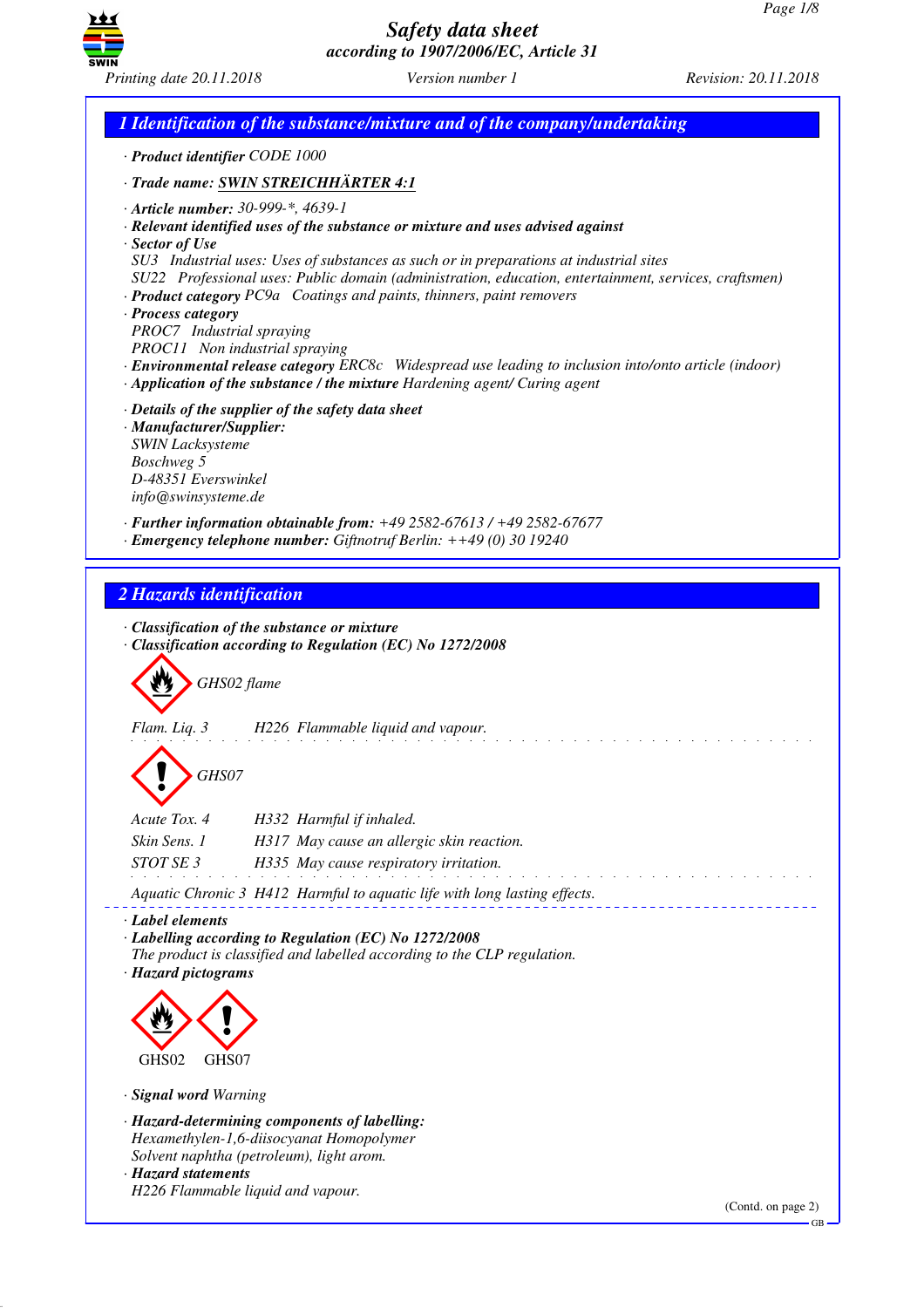

### *Trade name: SWIN STREICHHÄRTER 4:1*

|                                                                                                                       | (Contd. of page 1)                                                                                                                                 |  |
|-----------------------------------------------------------------------------------------------------------------------|----------------------------------------------------------------------------------------------------------------------------------------------------|--|
| H332 Harmful if inhaled.                                                                                              |                                                                                                                                                    |  |
|                                                                                                                       | H317 May cause an allergic skin reaction.                                                                                                          |  |
|                                                                                                                       | H335 May cause respiratory irritation.                                                                                                             |  |
|                                                                                                                       | H412 Harmful to aquatic life with long lasting effects.                                                                                            |  |
| · Precautionary statements                                                                                            |                                                                                                                                                    |  |
| <i>P260</i>                                                                                                           | Do not breathe mist/vapours/spray.                                                                                                                 |  |
| <i>P271</i>                                                                                                           | Use only outdoors or in a well-ventilated area.                                                                                                    |  |
| P <sub>280</sub>                                                                                                      | Wear protective gloves/protective clothing/eye protection/face protection.                                                                         |  |
|                                                                                                                       | P305+P351+P338 IF IN EYES: Rinse cautiously with water for several minutes. Remove contact lenses, if<br>present and easy to do. Continue rinsing. |  |
| <i>P501</i><br>Dispose of contents/container in accordance with local/regional/national/international<br>regulations. |                                                                                                                                                    |  |
| $\cdot$ Other hazards -                                                                                               |                                                                                                                                                    |  |
|                                                                                                                       | $\cdot$ Results of PBT and $vPvB$ assessment                                                                                                       |  |
| $\cdot$ <b>PBT</b> : Not applicable.                                                                                  |                                                                                                                                                    |  |
|                                                                                                                       |                                                                                                                                                    |  |

*· vPvB: Not applicable.*

# *3 Composition/information on ingredients*

### *· Chemical characterisation: Mixtures*

*· Description: Mixture of substances listed below with nonhazardous additions.*

| · Dangerous components:                                                                   |                                                                                                  |              |  |
|-------------------------------------------------------------------------------------------|--------------------------------------------------------------------------------------------------|--------------|--|
| CAS: 28182-81-2                                                                           | Hexamethylen-1,6-diisocyanat Homopolymer                                                         | 50-100%      |  |
|                                                                                           | Reg.nr.: 01-2119485796-17-XXXX \times Acute Tox. 4, H332; Skin Sens. 1, H317; STOT SE 3,<br>H335 |              |  |
| $CAS: 123-86-4$                                                                           | n-butyl acetate                                                                                  | $2.5 - 10\%$ |  |
| EINECS: 204-658-1                                                                         | $\circledcirc$ Flam. Liq. 3, H226, $\circledcirc$ STOT SE 3, H336                                |              |  |
| Reg.nr.: 01-2119485493-29-XXXX                                                            |                                                                                                  |              |  |
| $CAS: 64742-95-6$                                                                         | Solvent naphtha (petroleum), light arom.                                                         | $2.5 - 10\%$ |  |
| EINECS: 265-199-0                                                                         | $\otimes$ Flam. Liq. 3, H226; $\otimes$ Asp. Tox. 1, H304; $\otimes$ Aquatic                     |              |  |
|                                                                                           | Reg.nr.: 01-2119486773-24-XXXX   Čhronic 2, H411; $\Diamond$ Acute Tox. 4, H332; STOT SE 3, H335 |              |  |
| Additional information, For the wording of the listed here of phrases refer to section 16 |                                                                                                  |              |  |

*· Additional information: For the wording of the listed hazard phrases refer to section 16.*

# *4 First aid measures*

- *· Description of first aid measures*
- *· General information: Personal protection for the First Aider.*
- *· After inhalation:*
- *Supply fresh air. Seek medical treatment in case of complaints.*
- *· After skin contact:*
- *Immediately wash with water and soap and rinse thoroughly.*
- *If skin irritation continues, consult a doctor.*
- *· After eye contact:*
- *Rinse opened eye for several minutes under running water. If symptoms persist, consult a doctor.*
- *· After swallowing: Do not induce vomiting; call for medical help immediately.*
- *· Information for doctor:*
- *· Most important symptoms and effects, both acute and delayed No further relevant information available.*
- *· Indication of any immediate medical attention and special treatment needed*
- *No further relevant information available.*

(Contd. on page 3)

GB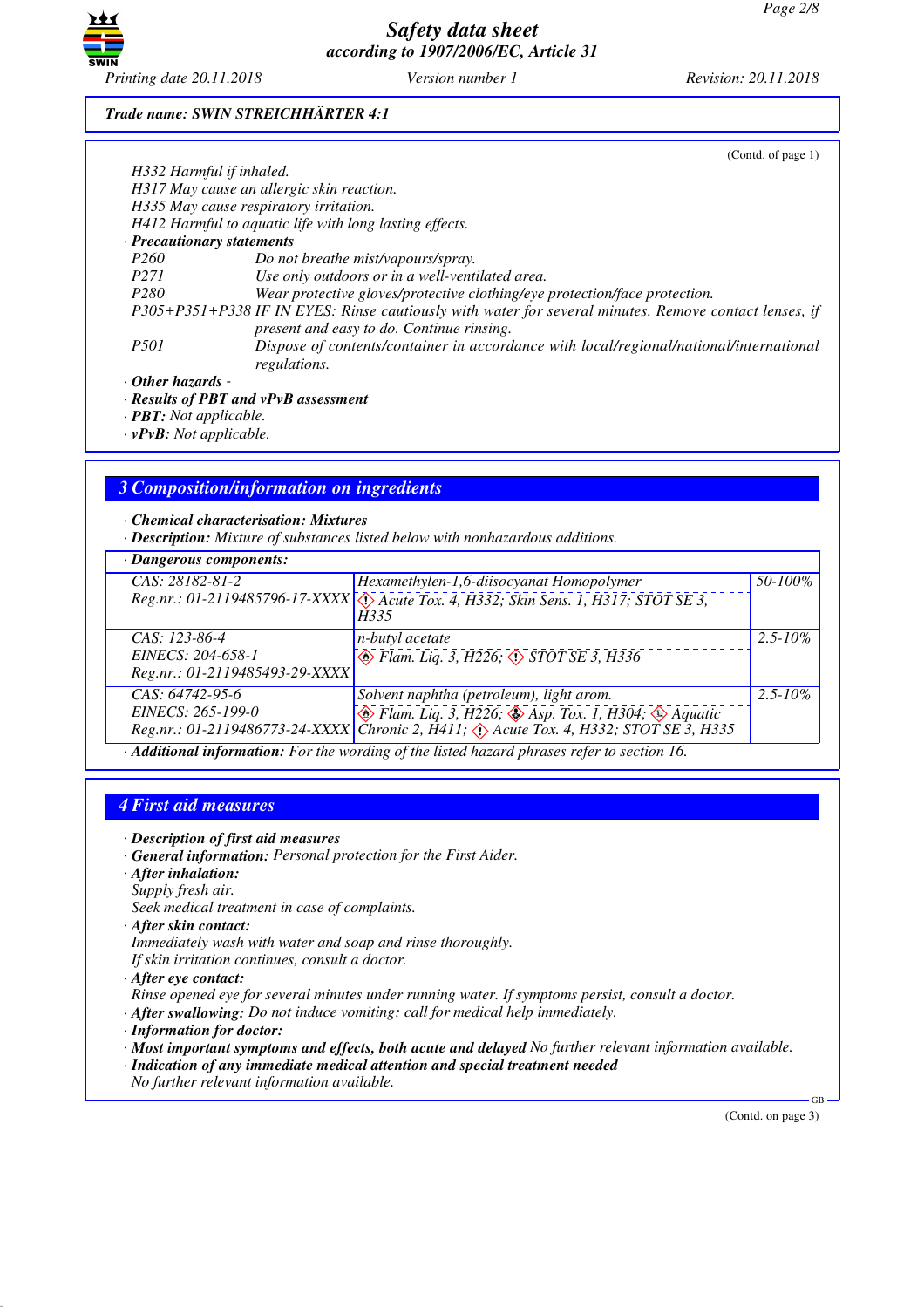

(Contd. of page 2)

*Trade name: SWIN STREICHHÄRTER 4:1*

*5 Firefighting measures*

- *· Extinguishing media*
- *· Suitable extinguishing agents:*
- *CO2, powder or water spray. Fight larger fires with water spray or alcohol resistant foam.*
- *· For safety reasons unsuitable extinguishing agents: Water with full jet*
- *· Special hazards arising from the substance or mixture No further relevant information available.*
- *· Advice for firefighters*
- *· Protective equipment: Mouth respiratory protective device.*

## *6 Accidental release measures*

- *· Personal precautions, protective equipment and emergency procedures Wear protective equipment. Keep unprotected persons away. Ensure adequate ventilation*
- *· Environmental precautions: Do not allow to enter sewers/ surface or ground water.*

*· Methods and material for containment and cleaning up: Absorb with liquid-binding material (sand, diatomite, acid binders, universal binders, sawdust). Dispose contaminated material as waste according to item 13.*

*· Reference to other sections*

*See Section 7 for information on safe handling. See Section 8 for information on personal protection equipment.*

## *7 Handling and storage*

- *· Handling:*
- *· Precautions for safe handling Ensure good ventilation/exhaustion at the workplace. Restrict the quantity stored at the work place.*

*· Information about fire - and explosion protection: Fumes can combine with air to form an explosive mixture. Flammable gas-air mixtures may form in empty receptacles. Keep ignition sources away - Do not smoke. Use explosion-proof apparatus / fittings and spark-proof tools. Protect against electrostatic charges.*

- *· Conditions for safe storage, including any incompatibilities*
- *· Storage:*
- *· Requirements to be met by storerooms and receptacles: Provide solvent resistant, sealed floor.*

*Suitable material for receptacles and pipes: steel or stainless steel.*

- *· Information about storage in one common storage facility: Not required.*
- *· Further information about storage conditions: Keep container tightly sealed.*
- *· Specific end use(s) No further relevant information available.*

## *8 Exposure controls/personal protection*

*· Additional information about design of technical facilities: No further data; see item 7.*

*· Control parameters*

*· Ingredients with limit values that require monitoring at the workplace:*

*123-86-4 n-butyl acetate*

*WEL Short-term value: 966 mg/m³, 200 ppm*

*Long-term value: 724 mg/m³, 150 ppm*

*· Additional information: The lists valid during the making were used as basis.*

(Contd. on page 4)

GB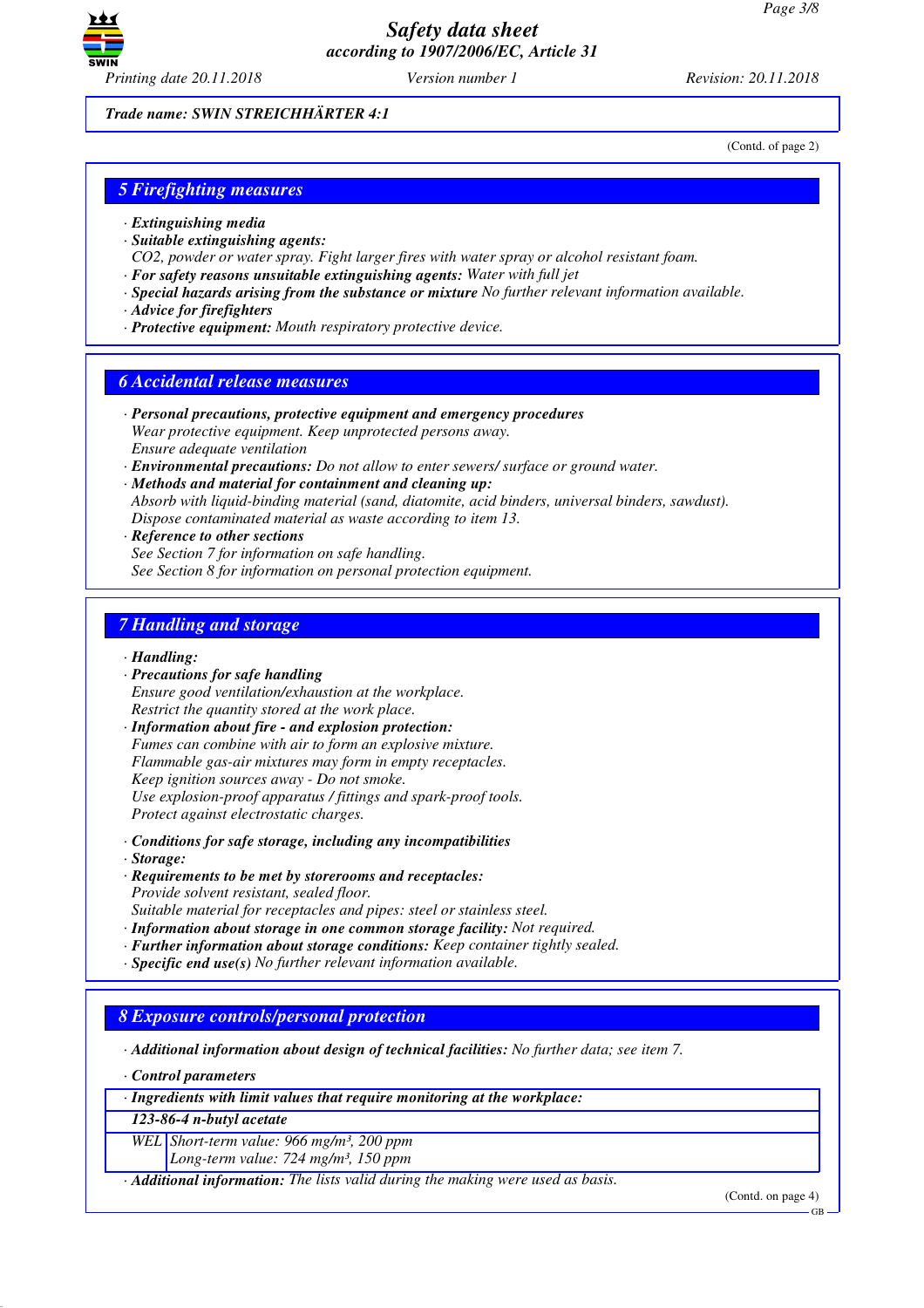

*Trade name: SWIN STREICHHÄRTER 4:1*

(Contd. of page 3)

- *· Exposure controls*
- *· Personal protective equipment:*

*· General protective and hygienic measures: Keep away from foodstuffs, beverages and feed. Immediately remove all soiled and contaminated clothing Wash hands before breaks and at the end of work. Do not inhale gases / fumes / aerosols. Avoid contact with the eyes and skin.*

### *· Respiratory protection:*

*Use suitable respiratory protective device in case of insufficient ventilation. In case of brief exposure or low pollution use respiratory filter device. In case of intensive or longer exposure use self-contained respiratory protective device. Filter A2/P2*

### *· Protection of hands:*

*Only use chemical-protective gloves with CE-labelling of category III.*



\_S*Protective gloves*

*Preventive skin protection by use of skin-protecting agents is recommended.*

#### *· Material of gloves*

*The selection of the suitable gloves does not only depend on the material, but also on further marks of quality and varies from manufacturer to manufacturer. As the product is a preparation of several substances, the resistance of the glove material can not be exactly calculated in advance and has therefore to be checked prior to the application.*

*As protection from splashes gloves made of the following materials are suitable: Nitrile rubber (Ansell Sol-Vex®)*

*Recommended thickness of the material:* ≥ *0.4 mm*

*· Penetration time of glove material*

*Value for the permeation: Level*  $\leq$  *1* 

*The exact break through time has to be found out by the manufacturer of the protective gloves and has to be observed.*

- *· For the permanent contact => 480 minutes gloves made of the following materials are suitable:*
- *HPPE-laminatet film (Ansell Barrier®)*
- *· Eye protection:*



\_R*Tightly sealed goggles*

### *· Body protection:*

*Protective clothing, anti-static (TYVEK® CLASSIC PLUS) Safety shoes/boots, antstatic*

# *9 Physical and chemical properties*

| · Information on basic physical and chemical properties<br><b>· General Information</b> |                   |                    |
|-----------------------------------------------------------------------------------------|-------------------|--------------------|
| $\cdot$ Appearance:                                                                     |                   |                    |
| Form:                                                                                   | Fluid             |                    |
| Colour:                                                                                 | <i>Colourless</i> |                    |
| $\cdot$ Odour:                                                                          | Solvent-like      |                    |
| · Odour threshold:                                                                      | Not determined.   |                    |
| $\cdot$ pH-value                                                                        | Not applicable.   |                    |
|                                                                                         |                   | (Contd. on page 5) |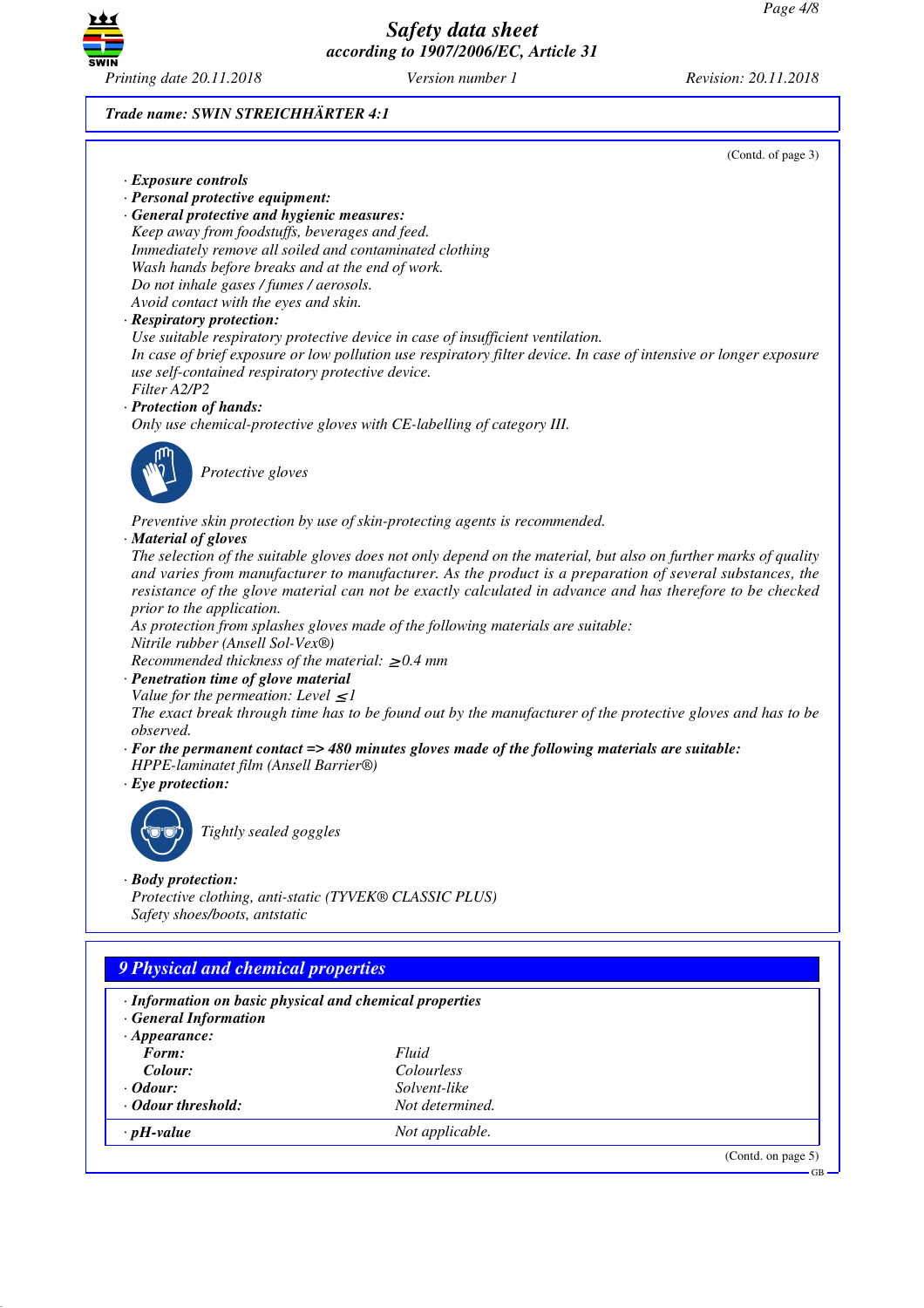

### *Trade name: SWIN STREICHHÄRTER 4:1*

|                                                                                                                    | (Contd. of page 4)                                                                              |
|--------------------------------------------------------------------------------------------------------------------|-------------------------------------------------------------------------------------------------|
| · Change in condition<br>Melting point/freezing point:<br>Initial boiling point and boiling range: $145^{\circ}$ C | <b>Undetermined</b>                                                                             |
| · Flash point:                                                                                                     | 23 - 60 °C                                                                                      |
| $\cdot$ Flammability (solid, gas):                                                                                 | Not applicable.                                                                                 |
| · Ignition temperature:                                                                                            | $315\text{ °C}$                                                                                 |
| · Decomposition temperature:                                                                                       | Not determined.                                                                                 |
| $\cdot$ Auto-ignition temperature:                                                                                 | <i>Product is not selfigniting.</i>                                                             |
| $\cdot$ Explosive properties:                                                                                      | Product is not explosive. However, formation of explosive air/<br>vapour mixtures are possible. |
| <b>Explosion limits:</b>                                                                                           |                                                                                                 |
| Lower:                                                                                                             | $1.1$ Vol %                                                                                     |
| <b>Upper:</b>                                                                                                      | $10.8$ Vol %                                                                                    |
| $\cdot$ Vapour pressure at 20 °C:                                                                                  | $6.7$ $hPa$                                                                                     |
| $\cdot$ Density                                                                                                    | $1.10 - 1.18$ g/ml                                                                              |
| · Relative density                                                                                                 | Not determined.                                                                                 |
| · Vapour density                                                                                                   | Not determined.                                                                                 |
| · Evaporation rate                                                                                                 | Not determined.                                                                                 |
| · Solubility in / Miscibility with<br>water:                                                                       | Not miscible or difficult to mix.                                                               |
| · Partition coefficient: n-octanol/water:                                                                          | Not determined.                                                                                 |
| $\cdot$ Viscosity:<br>Dynamic:<br>Kinematic at 20 $^{\circ}$ C:<br>$\cdot$ Other information                       | Not determined.<br>130 s (ISO 6 mm)<br>No further relevant information available.               |

# *10 Stability and reactivity*

*· Reactivity No further relevant information available.*

*· Chemical stability*

- *· Thermal decomposition / conditions to be avoided: No decomposition if used according to specifications.*
- *· Possibility of hazardous reactions No dangerous reactions known.*
- *· Conditions to avoid No further relevant information available.*
- *· Incompatible materials: No further relevant information available.*
- *· Hazardous decomposition products: No dangerous decomposition products known.*

# *11 Toxicological information*

*· Information on toxicological effects*

*· Acute toxicity*

*Harmful if inhaled.*

## *· LD/LC50 values relevant for classification:*

| 64742-95-6 Solvent naphtha (petroleum), light arom. |  |                                                                                                                                                                                      |  |
|-----------------------------------------------------|--|--------------------------------------------------------------------------------------------------------------------------------------------------------------------------------------|--|
|                                                     |  |                                                                                                                                                                                      |  |
|                                                     |  | Oral $\begin{array}{ l l }\n\hline\nOral & LD50 & >6,800 mg/kg (rat) \\ \hline\nDermal & LD50 & >3,400 mg/kg (rab) \\ Inhalative & LC50/4 h >10.2 mg/l (rat) \\ \hline\n\end{array}$ |  |
|                                                     |  |                                                                                                                                                                                      |  |

#### *· Primary irritant effect:*

*· Skin corrosion/irritation Based on available data, the classification criteria are not met.*

(Contd. on page 6)

GB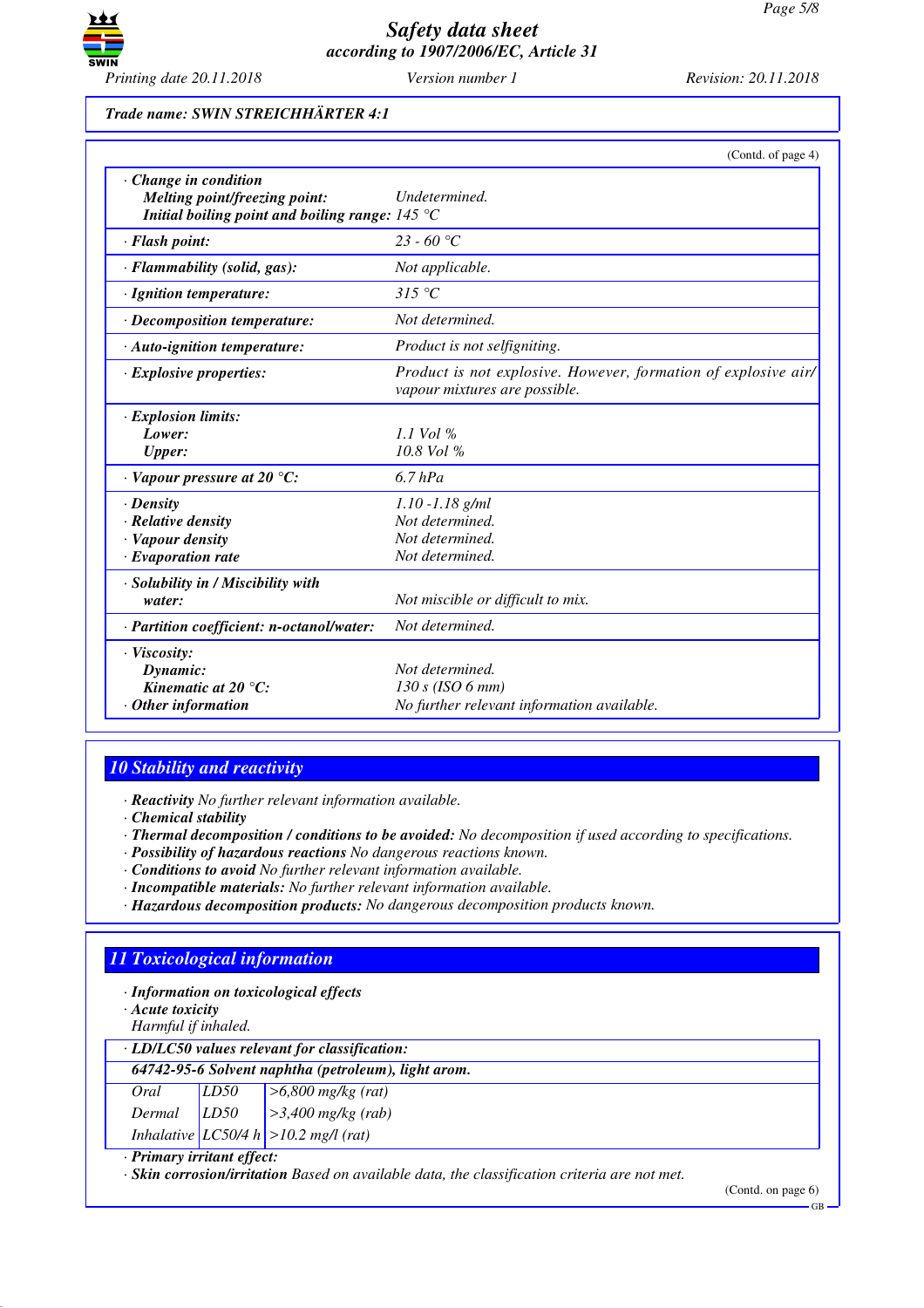

(Contd. of page 5)

*Trade name: SWIN STREICHHÄRTER 4:1*

- *· Serious eye damage/irritation Based on available data, the classification criteria are not met.*
- *· Respiratory or skin sensitisation*
- *May cause an allergic skin reaction.*
- *· CMR effects (carcinogenity, mutagenicity and toxicity for reproduction)*
- *· Germ cell mutagenicity Based on available data, the classification criteria are not met.*
- *· Carcinogenicity Based on available data, the classification criteria are not met.*
- *· Reproductive toxicity Based on available data, the classification criteria are not met.*
- *· STOT-single exposure*

*May cause respiratory irritation.*

- *· STOT-repeated exposure Based on available data, the classification criteria are not met.*
- *· Aspiration hazard Based on available data, the classification criteria are not met.*

## *12 Ecological information*

- *· Toxicity*
- *· Aquatic toxicity: No further relevant information available.*
- *· Persistence and degradability No further relevant information available.*
- *· Behaviour in environmental systems:*
- *· Bioaccumulative potential No further relevant information available.*
- *· Mobility in soil No further relevant information available.*
- *· Ecotoxical effects:*
- *· Remark: Harmful to fish*
- *· Additional ecological information:*
- *· General notes:*

*Water hazard class 2 (German Regulation) (Self-assessment): hazardous for water Do not allow product to reach ground water, water course or sewage system. Harmful to aquatic organisms*

- *· Results of PBT and vPvB assessment*
- *· PBT: Not applicable.*
- *· vPvB: Not applicable.*
- *· Other adverse effects No further relevant information available.*

# *13 Disposal considerations*

- *· Waste treatment methods*
- *· Recommendation*

*Must not be disposed together with household garbage. Do not allow product to reach sewage system.*

*· European waste catalogue*

| 08 00 00   WASTES FROM THE MANUFACTURE, FORMULATION, SUPPLY AND USE (MFSU) OF               |
|---------------------------------------------------------------------------------------------|
| COATINGS (PAINTS, VARNISHES AND VITREOUS ENAMELS), ADHESIVES, SEALANTS                      |
| <b>AND PRINTING INKS</b>                                                                    |
| 08 01 00   wastes from MFSU and removal of paint and varnish                                |
| 08 01 11* waste paint and varnish containing organic solvents or other dangerous substances |

*· Uncleaned packaging:*

*15 00 00: WASTE PACKAGING; ABSORBENTS, WIPING CLOTHS, FILTER MATERIALS AND PROTECTIVE CLOTHING NOT OTHERWISE SPECIFIED*

*15 01 00: packaging (including separately collected municipal packaging waste)*

*15 01 10\*: packaging containing residues of or contaminated by dangerous substances*

*· Recommendation: Disposal must be made according to official regulations.*

(Contd. on page 7)

GB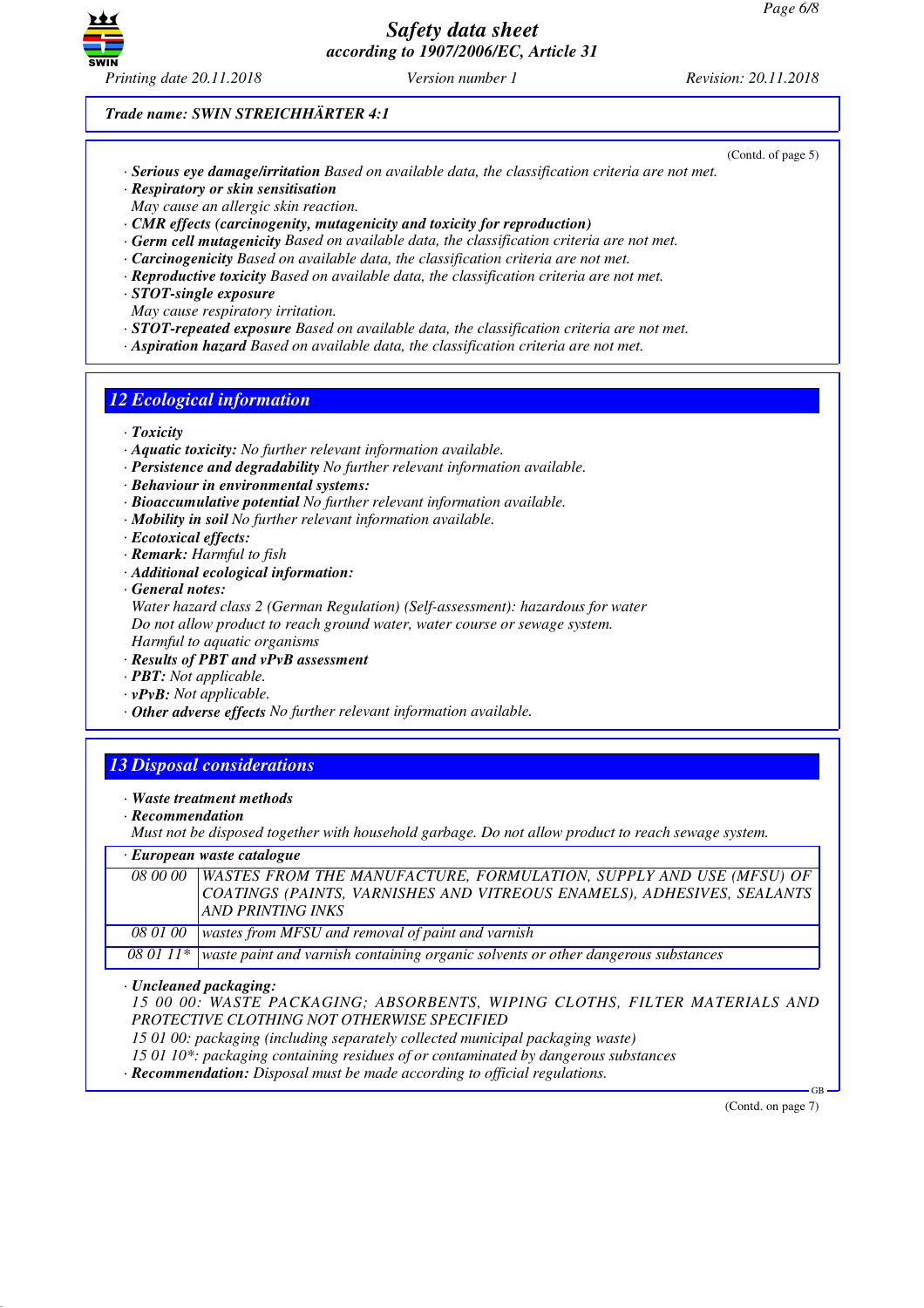

## *Trade name: SWIN STREICHHÄRTER 4:1*

(Contd. of page 6)

| <b>14 Transport information</b>                                         |                                                                                         |
|-------------------------------------------------------------------------|-----------------------------------------------------------------------------------------|
| $\cdot$ UN-Number<br>$\cdot$ ADR, ADN, IMDG<br>·IATA                    | not regulated<br><b>UN1263</b>                                                          |
| · UN proper shipping name<br>$-$ ADR, ADN, IMDG<br>·IATA                | not regulated<br><b>PAINT</b> mixture                                                   |
| · Transport hazard class(es)                                            |                                                                                         |
| $\cdot$ ADR, ADN, IMDG<br>· Class                                       | not regulated                                                                           |
| $\cdot$ JATA                                                            |                                                                                         |
| $\cdot$ Class<br>· Label                                                | 3 Flammable liquids.<br>$\mathfrak{Z}$                                                  |
| · Packing group<br>$·$ ADR, IMDG<br>$\cdot$ IATA                        | not regulated<br>Ш                                                                      |
| · Environmental hazards:<br>· Marine pollutant:                         | N <sub>o</sub>                                                                          |
| · Special precautions for user                                          | Not applicable.                                                                         |
| · Transport in bulk according to Annex II of Marpol<br>and the IBC Code | Not applicable.                                                                         |
| · Transport/Additional information:                                     |                                                                                         |
| $\cdot$ ADR<br>$\cdot$ Remarks:                                         | No dangerous goods in containers of 450 litres max.<br>capacity acc. to ADR 2.2.3.1.5.1 |
| $\cdot$ IMDG<br>$\cdot$ Remarks:                                        | No dangerous goods in containers of 30 litres max.<br>capacitiy acc. to IMDG 2.2.3.1.5  |
| · UN "Model Regulation":                                                | not regulated                                                                           |

# *15 Regulatory information*

*· Safety, health and environmental regulations/legislation specific for the substance or mixture*

- *· REGULATION (EC) No 1907/2006 ANNEX XVII Conditions of restriction: 3*
- *· Chemical safety assessment: A Chemical Safety Assessment has not been carried out.*

# *16 Other information*

*This information is based on our present knowledge. However, this shall not constitute a guarantee for any specific product features and shall not establish a legally valid contractual relationship.*

### *· Relevant phrases*

*H226 Flammable liquid and vapour. H304 May be fatal if swallowed and enters airways. H317 May cause an allergic skin reaction. H332 Harmful if inhaled.*

(Contd. on page 8)

GB